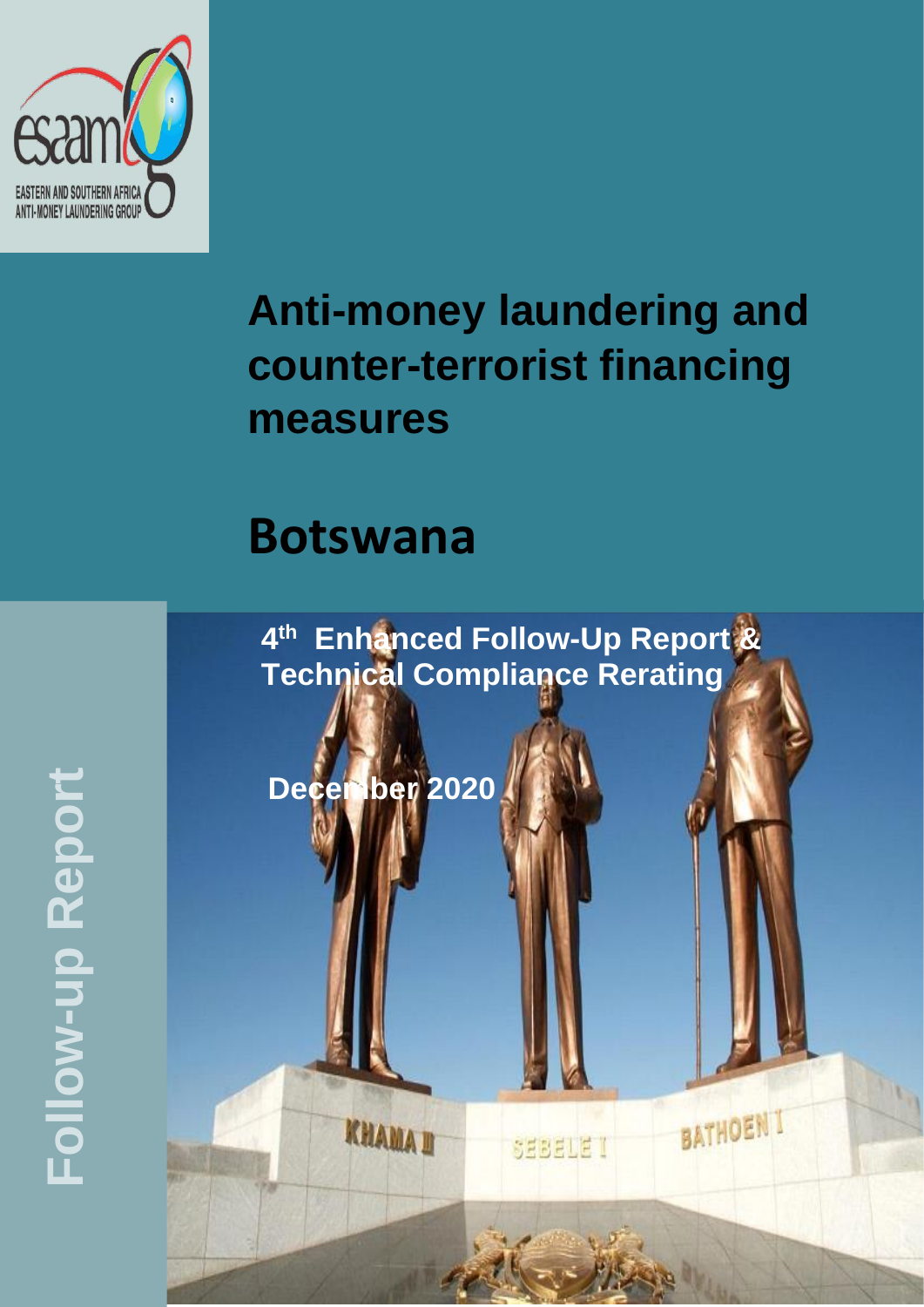

The Eastern and Southern Africa Anti-Money Laundering Group (ESAAMLG) was officially established in 1999 in Arusha, Tanzania through a Memorandum of Understanding (MOU). As at the date of this Report, ESAAMLG membership comprises of 18 countries and also includes a number of regional and international observers such as AUSTRAC, COMESA, Commonwealth Secretariat, East African Community, Egmont Group of Financial Intelligence Units, FATF, GIZ, IMF, SADC, United Kingdom, United Nations, UNODC, United States of America, World Bank and World Customs Organization.

ESAAMLG's members and observers are committed to the effective implementation and enforcement of internationally accepted standards against money laundering and the financing of terrorism and proliferation, in particular the FATF Recommendations.

For more information about the ESAAMLG, please visit the website: **[www.esaamlg.org](http://www.esaamlg.org/)**

This document and/or any map included herein are without prejudice to the status of or sovereignty over any territory, to the delimitation of international frontiers and boundaries and to the name of any territory, city or area.

#### **This report was approved by the ESAAMLG Task Force of Senior Officials at its virtual meeting in December 2020.**

#### Citing reference:

ESAAMLG (2020), *Anti-money laundering and counter-terrorist financing measures - Botswana,*  4 th Enhanced Follow-up Report & 2nd Technical Compliance Re-Rating, ESAAMLG, Dar es Salaam

[http://www.esaamlg.org](http://www.esaamlg.org/) 

#### **© 2020 ESAAMLG. All rights reserved.**

**No reproduction or translation of this publication may be made without prior written permission. Applications for such permission, for all or part of this publication, should be made to the ESAAMLG Secretariat, P. O. Box 9923, Dar es Salaam-United Republic of Tanzania Tel: +255 22 2667895/7679 Fax No: +255 22 2668745**

**Email: [executivesec@esaamlg.org](mailto:executivesec@esaamlg.org)**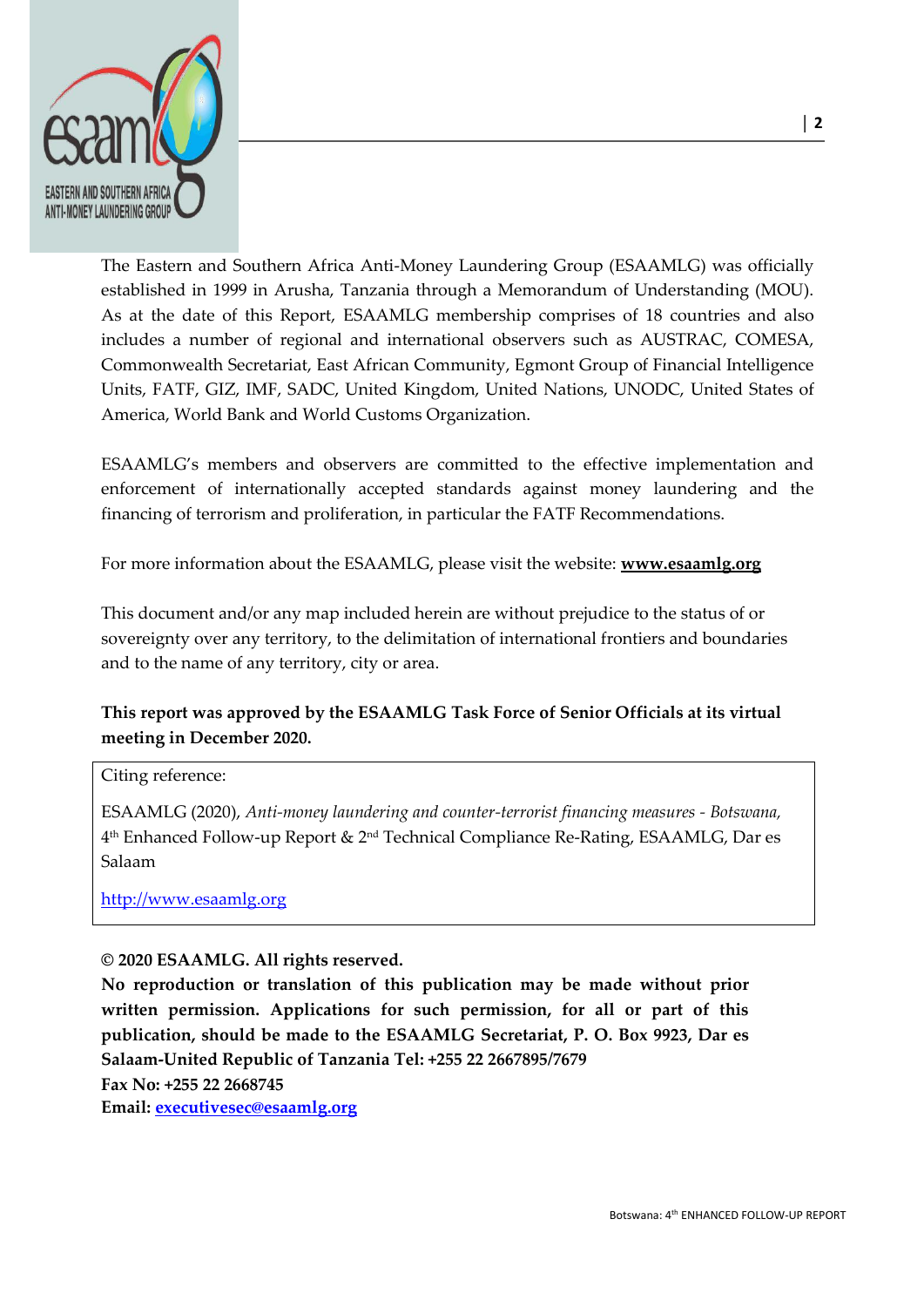#### **Botswana: 4th FOLLOW-UP REPORT & 2ND REQUEST FOR RE-RATING**

#### *I. INTRODUCTION*

1. The mutual evaluation of Botswana was conducted by the ESAAMLG and the mutual evaluation report (MER) was approved by the ESAAMLG Council of Ministers in May 2017. This follow up report analyses the progress of Botswana in addressing the technical compliance (TC) deficiencies identified in its MER. Re-ratings are given where sufficient progress has been made. This report also analyses progress made in implementing new requirements relating to FATF Recommendations 2 and 15 which have changed since the MER was adopted. Overall, the expectation is that countries will have addressed most if not all TC deficiencies by the end of the third year from the adoption of their MER. This report does not address what progress Botswana has made to improve its effectiveness. Progress on improving effectiveness will be analysed as part of a later follow-up assessment.

2. The assessment of Botswana's request for TC re-ratings and the preparation of this report were undertaken by the following experts (supported by the ESAAMLG Secretariat: Mofokeng Ramakhala and Tom Malikebu):

- Wonder Kapofu (Zimbabwe)
- Osvaldo Santos (Angola)
- Clare Abuodha (Kenya)
- Vilho Nkandi (Namibia)
- Julia Tloubatla (South Africa).

3. Section III of this report highlights the progress made by Botswana and analysis undertaken by the Reviewers. Section IV sets out the conclusion and a table showing which Recommendations have been re-rated.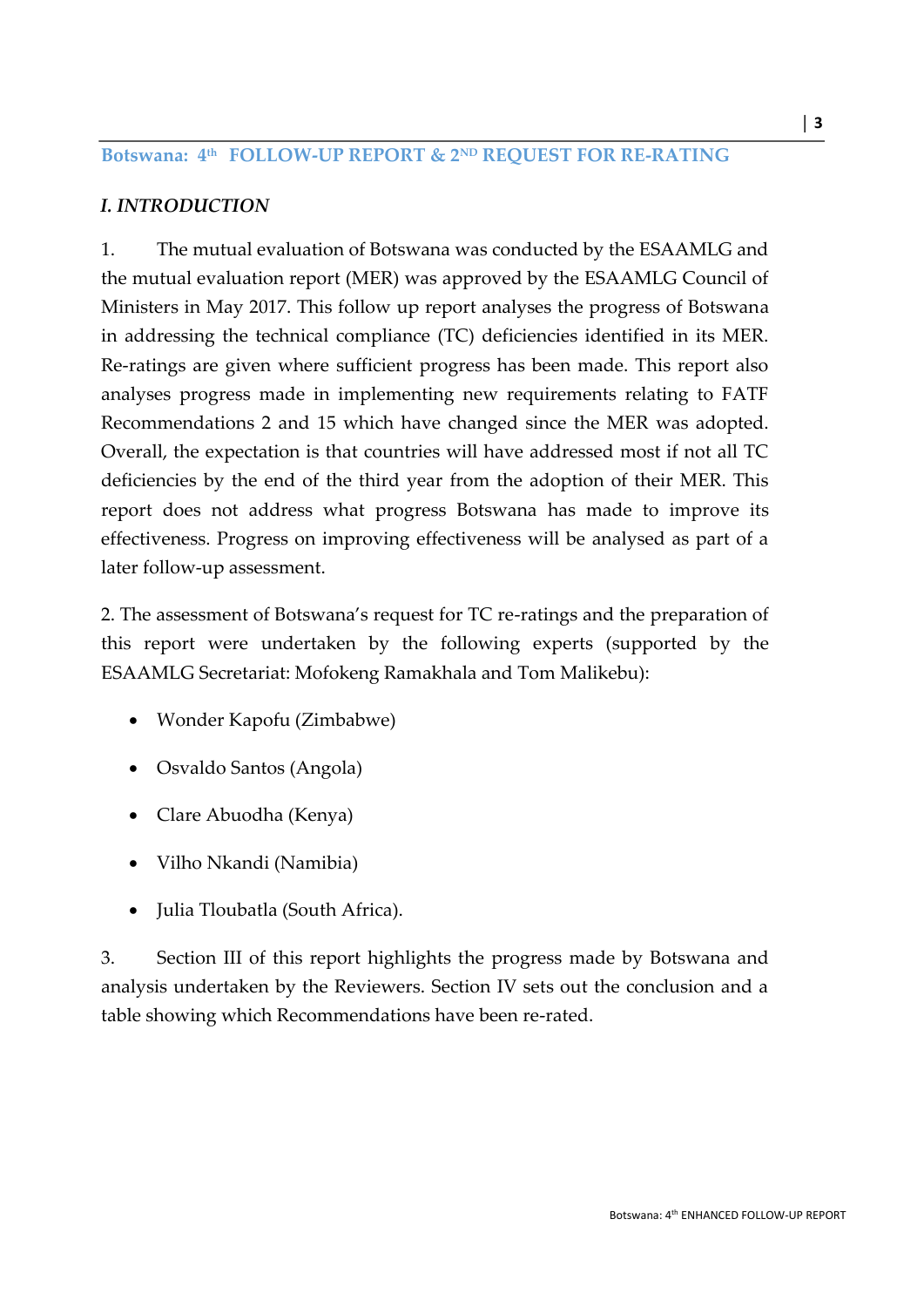#### *II. KEY FINDINGS OF THE MUTUAL EVALUATION REPORT*

4. The MER<sup>1</sup> rated Botswana's technical compliance as set out in Table 2.1 below. In the light of these results, Botswana was placed in the enhanced followup process<sup>2</sup>.

| R 1<br><b>R2</b> | <b>R</b> 3                 | $\mathbf{R} 4$ | R <sub>5</sub> | $\mathbb{R}6$ | R <sub>7</sub> | R8          | R9          | <b>R</b> 10 |
|------------------|----------------------------|----------------|----------------|---------------|----------------|-------------|-------------|-------------|
| PC<br>NC         | PC                         | PC             | NC             | NC            | NC             | NC          |             | NC NC       |
| R 11 R 12        | <b>R</b> 13                | <b>R</b> 14    | <b>R</b> 15    | <b>R</b> 16   | <b>R</b> 17    | <b>R</b> 18 | R 19        | <b>R</b> 20 |
| NC NC            | NC                         | NC             | NC             | NC            | N/A            | PC          |             | NC PC       |
| R 22<br>R 21     | <b>R</b> 23                | R 24           | <b>R</b> 25    | <b>R</b> 26   | <b>R</b> 27    | <b>R</b> 28 | <b>R</b> 29 | <b>R</b> 30 |
| NC NC            | PC                         | NC             | NC             | NC            | LC.            | NC          |             | NC PC       |
| <b>R</b> 31      | <b>R</b> 33<br><b>R</b> 32 | <b>R</b> 34    | <b>R</b> 35    | <b>R</b> 36   | <b>R</b> 37    | <b>R</b> 38 | <b>R</b> 39 | <b>R</b> 40 |
| PC               | NC<br>PC                   | PC.            | NC             | PC            | LC.            | PC.         | PC.         | PC.         |

**Table 2.1. Technical compliance ratings<sup>3</sup> , May 2017** 

## *III. OVERVIEW OF PROGRESS IN TECHNICAL COMPLIANCE*

## **3.1. Progress in resolving the technical compliance deficiencies identified in the MER/FUR**

5. Since the adoption of its MER in May 2017, Botswana has taken measures aimed at addressing the technical compliance deficiencies identified in its MER. As a result of this progress, 19 Recommendations were re-rated (upgraded) to LC and C as highlighted in the Table below.

<sup>&</sup>lt;sup>1</sup> Mutual Evaluation Report (MER) on Botswana, May 2017, https://esaamlg.org/reports/MER%20of%20Botswana%20-%20Council.pdf

 $2$  Enhanced follow-up is based on the traditional ESAAMLG policy for members with significant shortcomings (in technical compliance or effectiveness) in their AML/CFT systems, and involves a more intense follow-up process.

<sup>&</sup>lt;sup>3</sup> Four technical compliance ratings are available: compliant  $(C)$ , largely compliant  $(LC)$ , partially compliant (PC), and non-compliant (NC).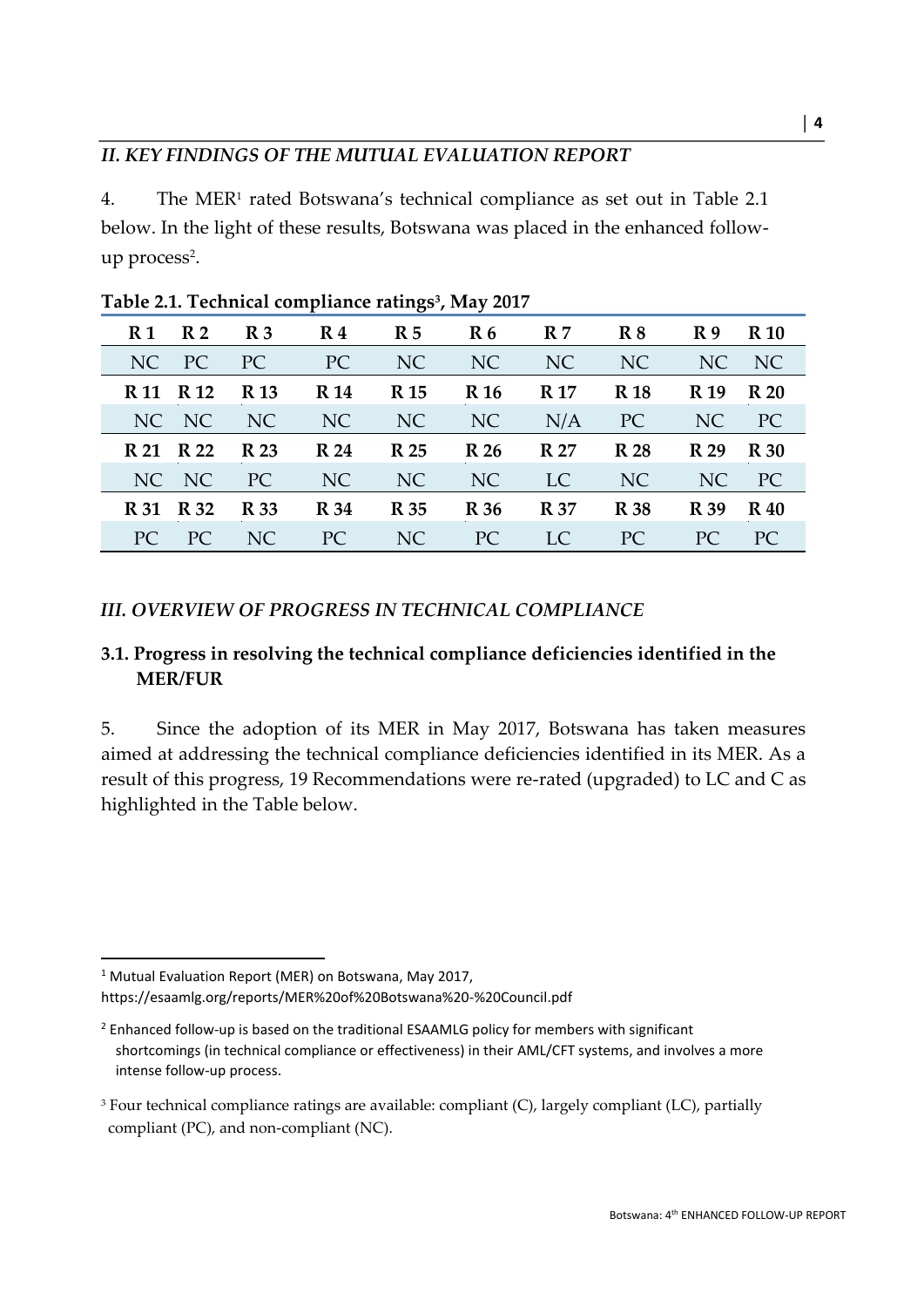| <b>Recommendations and Corresponding Ratings</b> |                |             |      |           |                             |                |           |           |           |           |           |           |           |
|--------------------------------------------------|----------------|-------------|------|-----------|-----------------------------|----------------|-----------|-----------|-----------|-----------|-----------|-----------|-----------|
| 1                                                | $\overline{2}$ | 3           | 4    | 5         | 6                           | $\overline{7}$ | 8         | 9         | 10        | 11        | 12        | 13        | 14        |
| (NC)                                             | PC             | (PC)        | (PC) | (NC)      | (NC)                        | (NC)           | NC        | (NC)      | (NC)      | (NC)      | (NC)      | (NC)      | <b>NC</b> |
| LC                                               |                | $\mathbf C$ | LC   | C         | <b>PC</b>                   | <b>PC</b>      |           | <b>PC</b> | <b>PC</b> | <b>LC</b> | <b>LC</b> | <b>PC</b> |           |
| 15                                               | 16             | 17          | 18   | 19        | 20                          | 21             | 22        | 23        | 24        | 25        | 26        | 27        | 28        |
| (NC)                                             | (NC)           | N/A         | PC   | <b>NC</b> | (PC)                        | (NC)           | <b>NC</b> | (PC)      | (NC)      | (NC)      | (NC)      | (LC)      | (NC)      |
| <b>PC</b>                                        | <b>PC</b>      |             |      |           | $\mathcal{C}_{\mathcal{C}}$ | LC             |           | LC        | <b>PC</b> | PC        | <b>PC</b> | C         | <b>PC</b> |
| 29                                               | 30             | 31          | 32   | 33        | 34                          | 35             | 36        | 37        | 38        | 39        | 40        |           |           |
| (PC)                                             | (PC)           | (PC)        | (PC) | (NC)      | PC                          | (NC)           | (PC)      | LC        | (PC)      | (PC)      | (PC)      |           |           |
| LC                                               | LC             | LC          | LC   | PC        |                             | <b>PC</b>      |           |           |           | LC        | LC        |           |           |

Table 3.1: **Technical Compliance Re-rating<sup>1</sup>**

6. This section of the report summarises further progress made by Botswana to improve its technical compliance by addressing the TC deficiencies identified in its MER and implementing the new requirements where the FATF standards have changed since the adoption of the MER (R.2 and R.15).

7. ESAAMLG welcomes the steps that Botswana has taken to improve its technical compliance with Recommendations 6, 7 and 10. Following this progress, Botswana has been re-rated largely compliant with R.6, R. 7 and R.10. Due to the new requirements of R.2 and R.15 the ratings of PC are retained.

#### *3.1.1. Recommendation 6- Targeted Financial Sanctions Related to Terrorism and Terrorist Financing (Rerated from NC to PC under the 1st FUR- rerated to LC)*

8. The main shortcomings identified in the MER were that Botswana did not have mechanisms for identifying targets for designation, based on the designation criteria set out in the relevant UNSCRs. The county could also not apply an evidentiary standard of proof of "reasonable grounds" or "reasonable basis" when deciding whether or not to make a proposal for designation. Furthermore, there were no mechanisms in place to enable Botswana to provide as much relevant information as possible on the proposed name, a

<sup>1</sup> https://esaamlg.org/reports/FUR%20Botswana-April%202019.pdf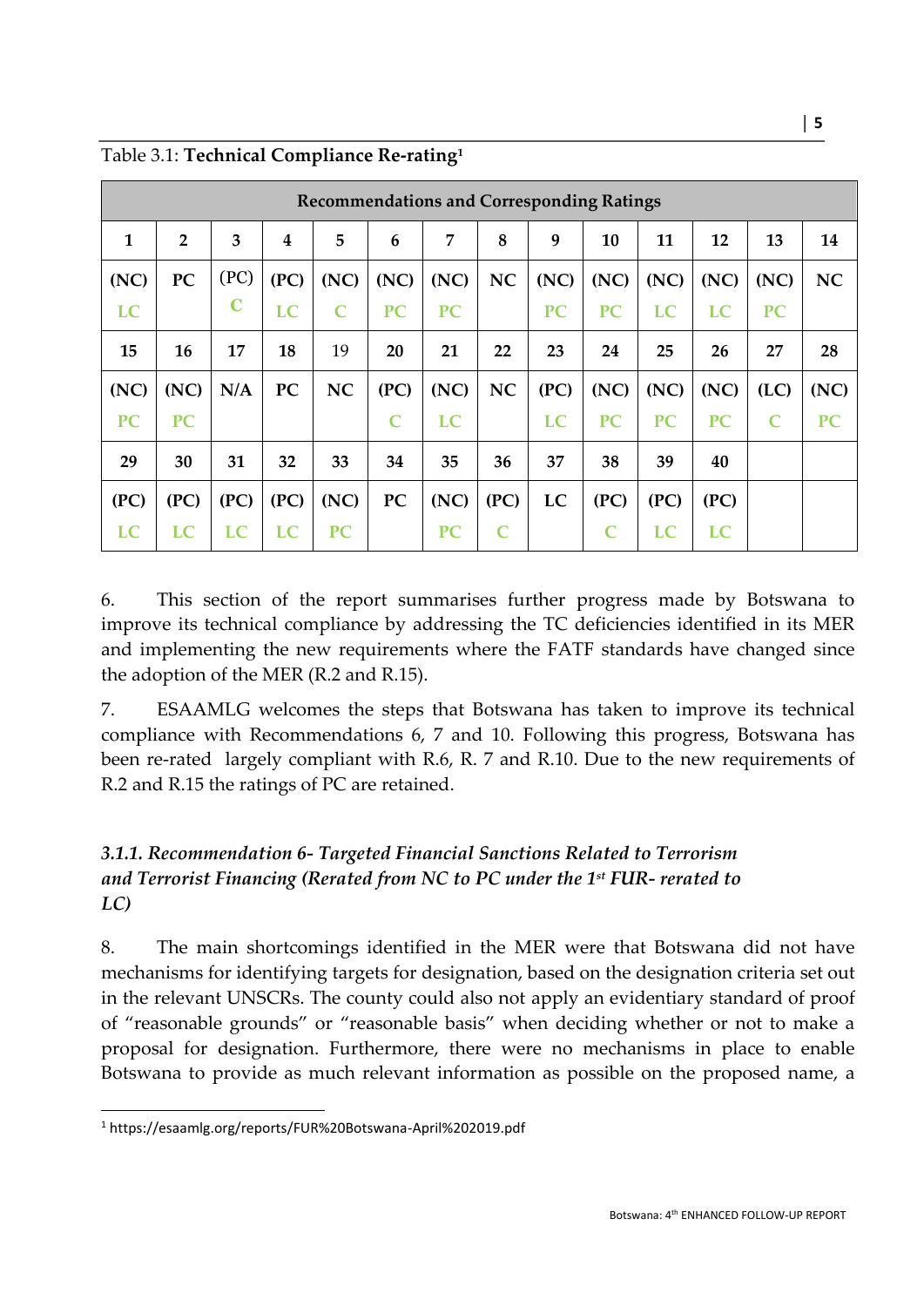statement of case which should contain as much detail as possible on the basis for the listing, and specify whether their status as a designating state may be made known.

9. To address the above deficiencies as well as relevant measures intended to implement targeted financial sanctions, Botswana issued Counter-Terrorism (Implementation of United Nations Security Council Resolutions) Regulations, 2020 (Counter-terrorism Regulations) which, among others addresses proposals for designations in regulation 9(4) of the Counter-Terrorism Regulations 2020. Botswana has set up a Committee which among others, determines whether a person or entity meets the criteria under applicable Resolutions to warrant proposal, by the Minister, to the relevant UNSC Committee. It was also noted that Regulation 9(4) of Counter-Terrorism Regulations, 2020 meets the essential element of reasonable ground or reasonable basis to propose a name for designation to the relevant committee of 1267/1989 or 1988 and this is not conditional upon the existence of a criminal proceeding. Botswana is also in a position to provide as much relevant information on the basis of which a listing would be made and the law specifically allows Botswana to make its status known as a designating state.

10. It was noted that in order to fulfil the requirements of c. 6.2(c) regulations 5 of Counter-Terrorism (Implementation of United Nations Security Council Resolutions) Regulations, 2020 enjoins the Director of Public Prosecution to make a prompt determination of whether a request is supported by reasonable grounds to warrant granting assistance pursuant to the provisions of the Counter-Terrorism Regulations, 2020. Furthermore, it was noted that regulation 7(11) of the Counter-Terrorism (Implementation of United Nations Security Council Resolutions) Regulations 2020 enables authorities in Botswana to provide as much identifying information and specific information supporting designation when making a request to a foreign country.

11. Botswana has in place legal framework intended to implement targeted financial sanctions without delay and without notice in line with the requirements of c.6.4. These measures are contained in regulation 7 of the Counter-Terrorism Regulations and section 17 of Counter-Terrorism Act respectively for designation made pursuant to UNSCR 1373 as well as, in terms of regulation 9(1) and (2) of the Counter Terrorism Regulations for designation made pursuant to UNSCR 1267(1999) and its successor resolutions. Botswana can also implement designations at the request of a foreign jurisdiction when it is satisfied that such a designation meets the requirements of regulation 5(3) of the Counter-Terrorism Regulations, 2020.

12. It was further noted that natural and legal persons in Botswana have an obligation to freeze without delay and without prior notice property or economic resources of designated persons or entities in terms of regulation 7(3) of Counter-Terrorism Regulations, 2020 which is executed once a freezing order issued in terms of section 17 of the Counter Terrorism Act, 2016 is granted and communicated to the chairperson of the Committee for necessary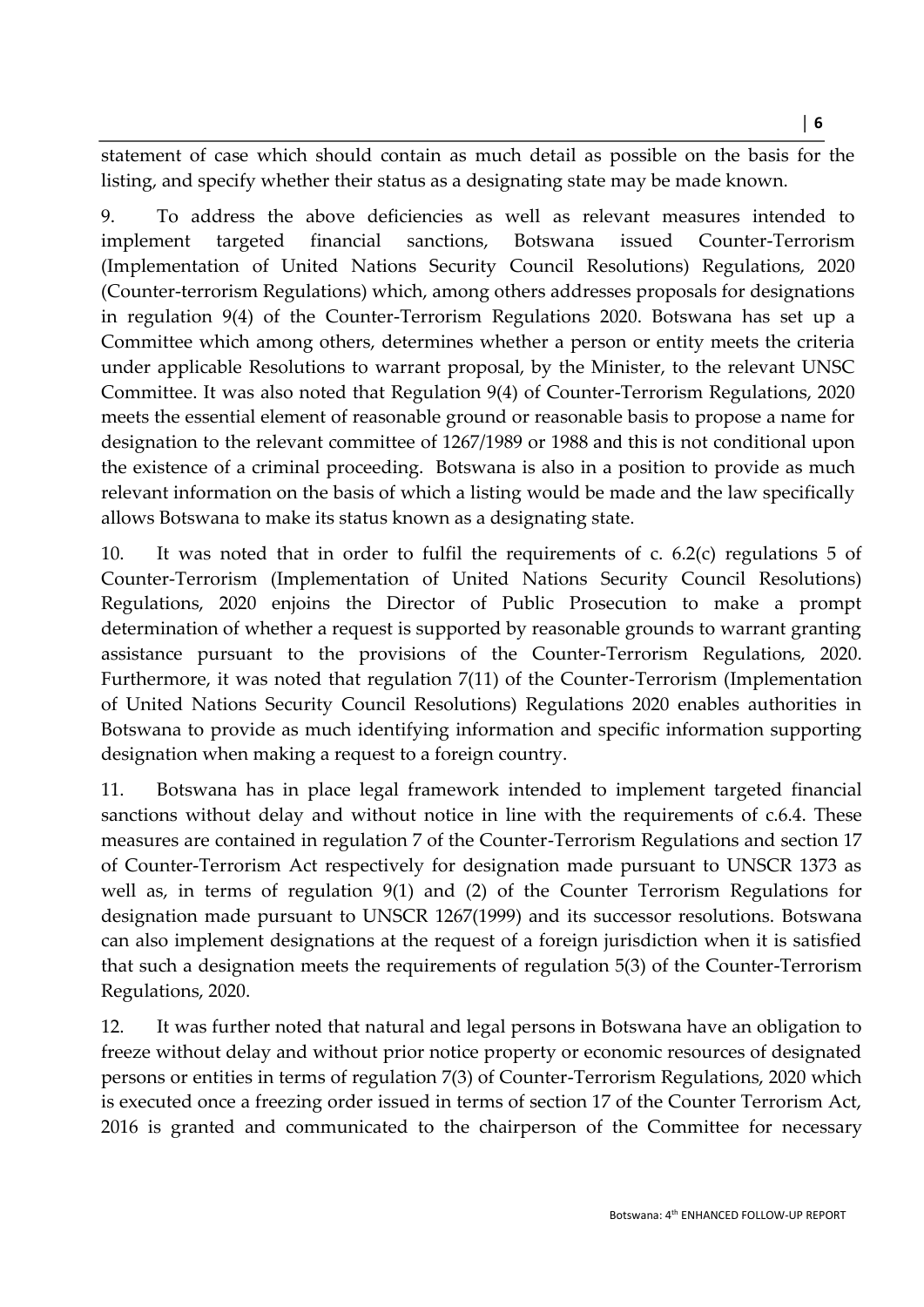action. The freezing requirement in terms of regulation 7(3) of the Counter Terrorism Regulations 2020 addresses measures taken pursuant to UNSCR 1373. Although authorities confirmed that the freezing order is granted following ex parte application where the courts in Botswana are accessible 24 hours, Reviewers noted that the number of steps taken to ultimately have freezing order executed by persons holding funds or other assets of nationally listed person is rather cumbersome and may defeat the without delay requirement in UNSCR 1373. For resolutions made by UNSC, Botswana imposes obligations, in terms of regulation 10(1) of the Counter-Terrorism Regulations, 2020, on accountable institutions, specified parties or any other person to identify and freeze, without delay and without prior notice, property or other economic resources for purposes of measures intended to be taken pursuant to UNSCR 1267(1999) and its successor resolutions. In regard to protecting the rights of third parties it was observed that regulation 11 of the Counter-Terrorism (Implementation of United Nations Security Council Resolutions) Regulations 2020 seeks to address a claim by a person who may have a bona fide right to a property or economic resources frozen. However, this provision is not specific on the measures in place intended to protect the rights of bona fide third parties when the obligations under Recommendation 6, are implemented not necessarily when freezing action has been executed. Thus, criterion 6.5(f) is about protecting the rights of bona fide third parties acting in good faith when implementing the obligations under Recommendation 6.

13. Reviewers noted further that regulation 6 of the Counter-Terrorism (Implementation of United Nations Security Resolutions) Regulations, 2020 allows review of the designation, made pursuant to UNSCR 1373, by the High Court. Whereas, Regulation 2 and 10 (9) (c) of the Counter-Terrorism (Implementation of United Nations Security Council Resolutions) Regulations, 2020 seeks to provide the procedure for informing designated persons or entities of the availability of the UN Office of Ombudsman in relation to the Al-Qaida Sanctions List. It was noted also that regulation 16(1) of Counter-Terrorism (Implementation of United Nations Security Council Resolutions) Regulations, 2020 provides for procedures to unfreeze funds or other assets in the event of false positive. These procedures are intended to be publicly known by virtue of being in the government gazette published for the benefit of members of the general public.

14. Moreover, regulations 12 and 14 of Counter-Terrorism (Implementation of United Nations Security Council Resolutions) Regulations, 2020 provides mechanisms for communicating delisting and unfreezing of property or economic resources of delisted persons or entities in terms of measures that should be applicable for UNSCR 1267(1999) and its successor resolutions and UNSCR 1373. These regulations further provide that entities or persons in possession of frozen property or economic resources of a delisted person or entities should forthwith proceed to unfreeze such property on the strength of the delisting notice communicated to them.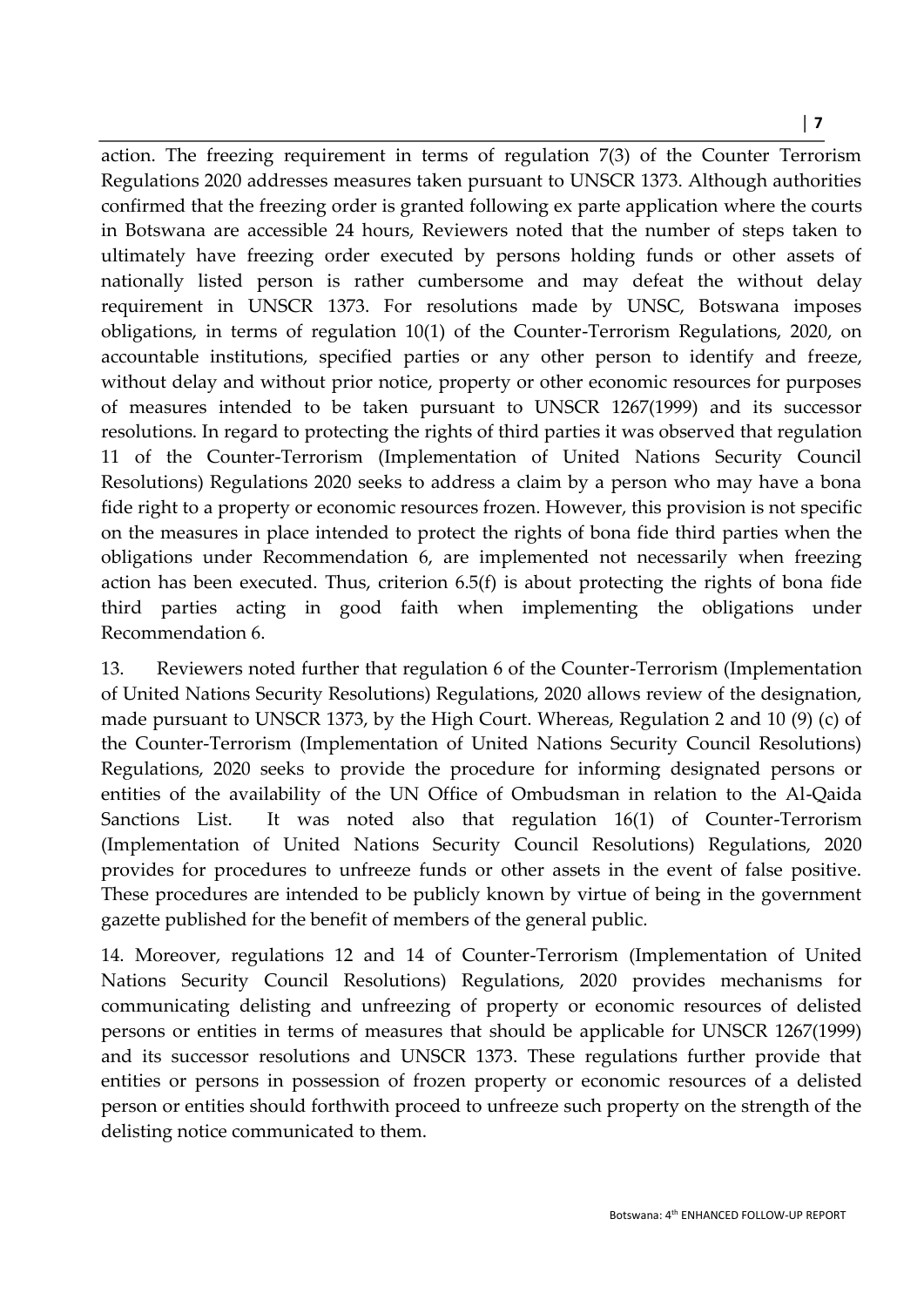#### W*eighting and Conclusion*

15. The fundamental technical aspects of Recommendation 6 have been addressed. Botswana has revised its legal regime implementing UNSCR 1267(1999) and its successor resolutions as well as, UNSCR 1373. The amended provisions enable the country to propose designation to the relevant sanctions' committees of the UNSC. There are clear procedures to implement targeted financial sanctions without delay and the freeing of assets of designated persons or entities is required to take place without delay and without notice. It is noted that under the revised legal framework freezing is required to be done within a matter of hours and this ideally should not exceed 24 hours. Frozen assets can now be reported to competent authorities. However, under the regulations Botswana does not have measures specific to protect the rights of bona fide third parties. There are publicly known procedures to review decision before the high court by designated persons or entities. These procedures also guide designated persons of the availability of the UN office of Ombudsperson for designation under AL-Qaeda. The procedure for false positive has been developed and the manner of communicating delisted person and to unfreeze their assets have been addressed.

16. The foregoing highlights which and how the outstanding deficiencies have been addressed, save there are minor deficiencies identified in criterion 6.4 and 6.5(f).

17. Botswana is therefore re-rated **Largely Compliant with Recommendation 6***.*

## *3.1.2. Recommendation 7- Targeted Financial Sanctions Related to Proliferation* **(Rated from NC to PC under the 1st FUR – re-rated to LC)**

18. The main shortcomings under the MER related to lack of requirements that all natural and legal persons should freeze without delay and without prior notice, the funds, or other assets of designated persons and entities in line with c.7.1. There was no requirement for FIs and DNFBPs to report to competent authorities any assets frozen or action taken in compliance with the prohibition requirements of the relevant UNSCRs. There were not provisions that would protect the rights of bona fide third parties as well as, the absence of publicly known procedures for addressing false positives and how frozen funds could be accessed in line with the requirements of c. 7.4. There were also no measures in place to deal with contracts, agreements or obligations that arose prior to the date on which accounts became subject to targeted financial sanctions.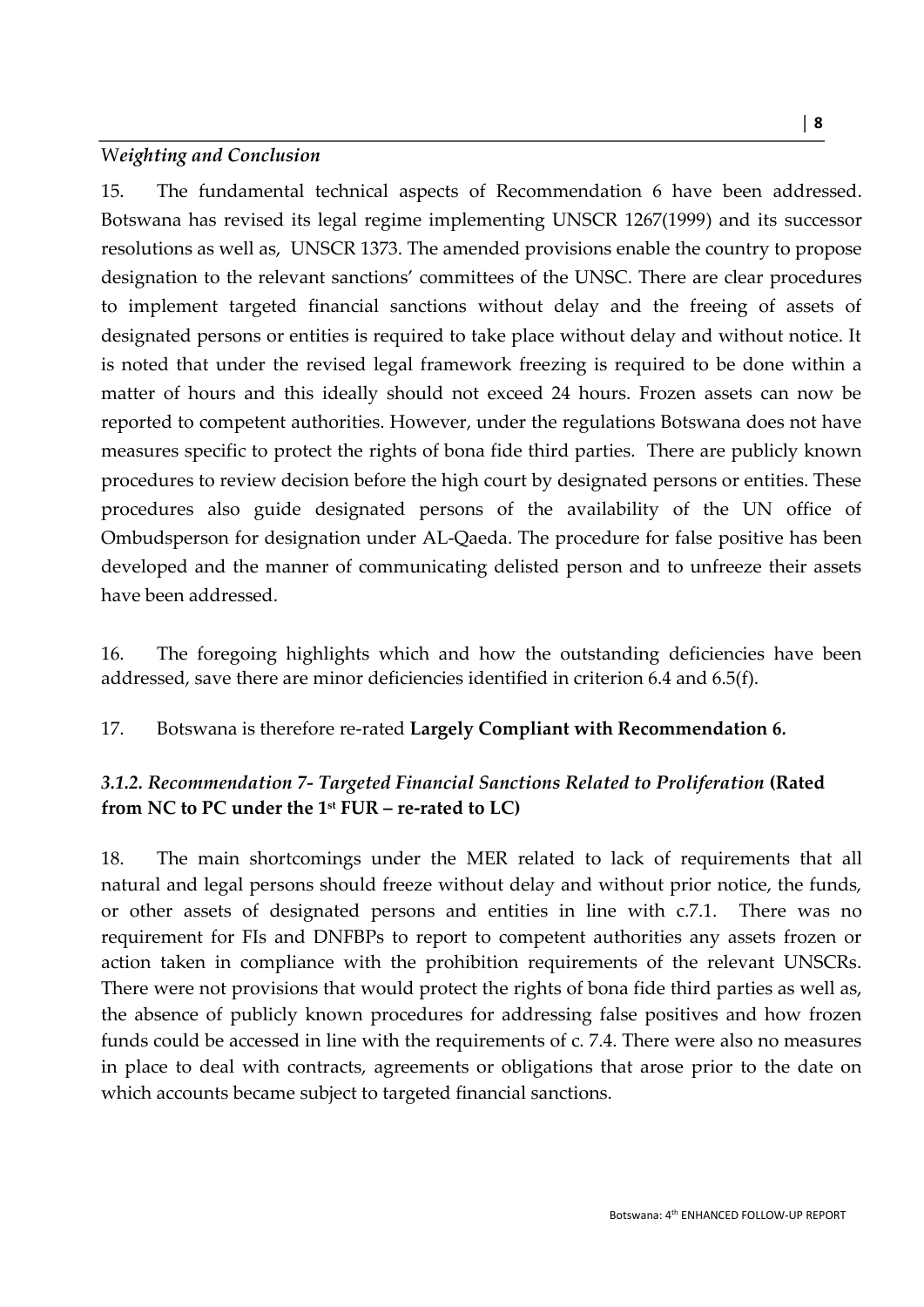**│ 9**

19. Reviewers noted that Botswana has promulgated the Counter-Terrorism (Implementation of United Nations Security Council Resolutions) Regulations, 2020 to address both the requirements of Recommendations 6 and 7 in one set of the regulations. Thus, the analysis made in respect of the majority of criterion under R.6 equally apply for analysis under R.7. For instance: analysis made for c.6.5(a) equally applies in respect of c.7.2(a); c.6.5(b)(ii) and(iii) would apply in the case of c.7.2(b)(ii) and (iii); c.6.5(f) was used for c.7.2(f); c.6.6(f) was used for c.7.4(b) and c.6.6(g) was used in 7.4(d).

20. It was also noted that under regulation 10 (5) of the Counter-Terrorism (Implementation of United Nations Security Council Resolutions) Regulations, 2020 FIs and DNFBPs are required to report to competent authorities any assets frozen or action taken in compliance with the prohibition requirements of the relevant UNSCRs *including attempted transactions*.

21. Furthermore, supervisory authorities in Botswana have an obligation in terms of regulation 7(4) and 9(3) of Counter-Terrorism Regulations, 2020 to ensure that a specified party under their supervision takes necessary action and where necessary they provide guidance to a specified party holding funds, property or other economic resources. A general criminal penalty is provided in terms of regulation 34 of Counter-Terrorism Regulations 2020, for failure to comply with the provision of these regulations. It is however, not clear what kind of penalty may be imposed under the Counter-Terrorism Act in this regard. Botswana indicated that section 5 of the Counter Terrorism Act 2014 as amended, addresses the issue of a penalty for offences under the above-mentioned regulations. While it is appreciated that the Counter-Terrorism Act 2014 as amended criminalises and specifies penalties for Terrorist Financing and/or Proliferation Financing under this section, criterion 7.3 relates to a penalty that may be imposed for non-compliance with preventive measures.

22. Moreover, regulation 19(4) of the Counter-Terrorism (Implementation of United Nations Security Council Resolutions) Regulations, 2020 includes provisions on handling the exemptions set out under articles 21-23 of UNSCR 2232.

23. It was also noted that under regulation 19(4)(a) of the Counter-Terrorism (Implementation of United Nations Security Council Resolutions) Regulations 2020 Botswana can permit the addition to the accounts frozen pursuant to UNSCRs 1718 or 2231 of interests or other earnings due on those accounts or payments due under contracts, agreements or obligations that arose prior to the date on which those accounts became subject to the targeted financial sanctions. However, it was noted that the regulation is silent on whether any interest, earnings and payment added is frozen. Botswana indicated that deficiency under regulation 7(3)(c) and 10(1)(c) of the Counter Terrorism Regulations cures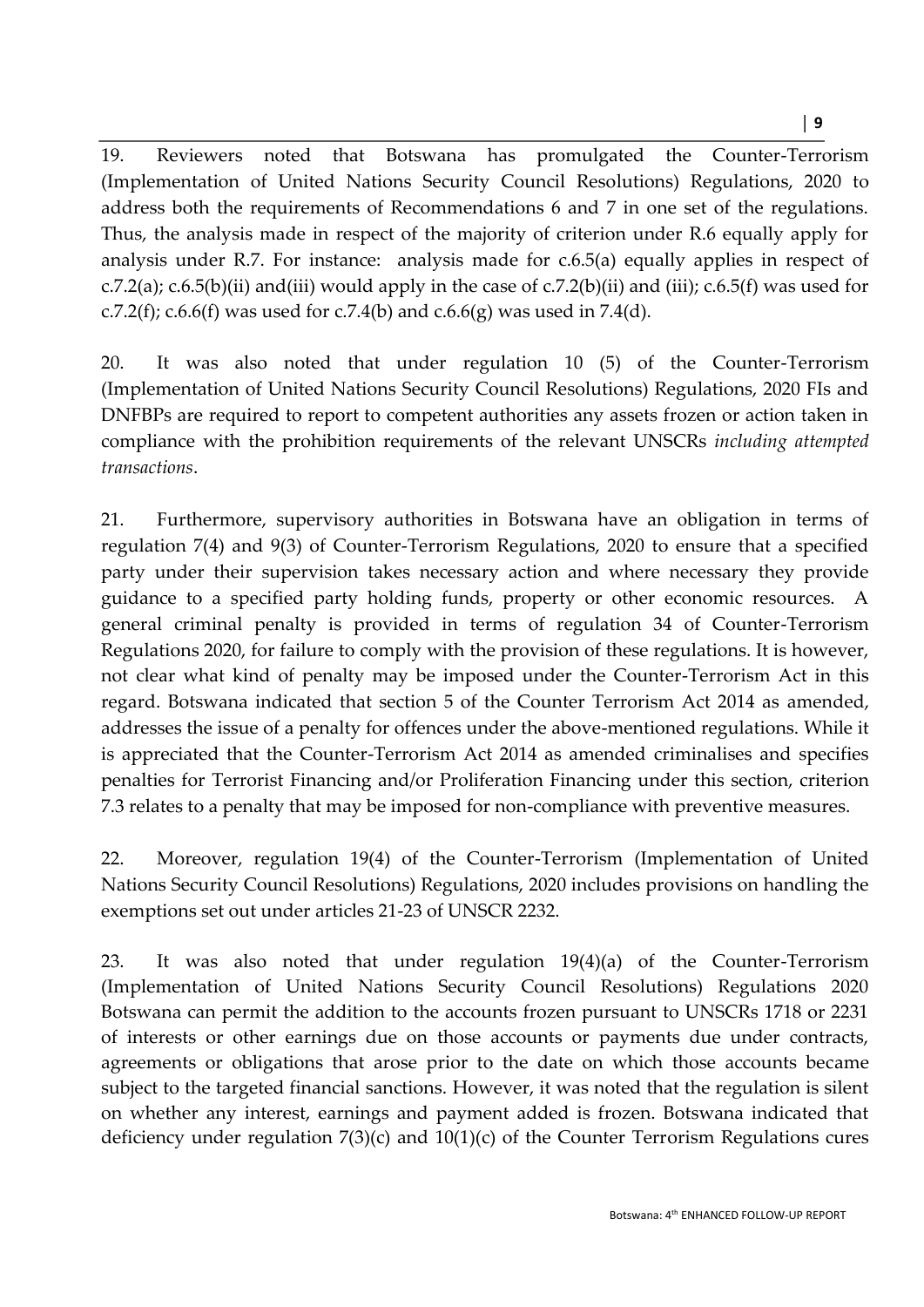**│ 10**

the deficiency identified in regulation 19(4)(a) of the Counter Terrorism regulations. Reviewers noted however that the cited provisions do not address requirements of criterion 7.5(a) and as such the identified deficiency under regulation 19(4)(a) remains. For measures under c.7.5(b) it was noted that regulation 19(5) of the Counter-Terrorism (Implementation of United Nations Security Council Resolutions) Regulations 2020 allows a designated person or entity to make payments due under a contract which was entered into prior to the listing of such a person.

#### *Weighting and Conclusion*

24. Botswana amended the Counter Terrorism Act in 2018 and issued the Counter-Terrorism (Implementation of UNSCRs) Regulations in 2020 to provide for implementation of targeted financial sanctions related to proliferation of weapons of mass destructions and its financing. The Counter-Terrorism Committee established under s.12A of the Counter Terrorism Act, is responsible for implementing and enforcing targeted financial sanctions. Reviewers noted that most of criterion needed to implement targeted financial sanctions relating to the prevention, suppression and disruption of proliferation of weapons of mass destruction and its financing are akin to implementing targeted financial sanctions for prevention and suppression of financing of terrorism and as such, the authorities developed one set of regulations to address requirements of Recommendation 6 and 7 with some modifications where relevant. There are however deficiencies in relation to measures to protect the rights of bona fide third parties when implementing obligations under Recommendation 7. Furthermore, Regulation 19(4)(a) does not appear to cater for the aspect of whether when any interest, earnings and payment which are added to frozen accounts are also frozen in line with c.7.5a.

#### 25. **Botswana is therefore re-rated Largely Compliant with Recommendation 7.**

#### *3.1.3. Recommendation 10- Customer due Diligence (Originally rated with PC – re-rated to LC)*

26. The main shortcomings under the MER were that there was no requirement where verification measures were to be applied for the sources to be independent as well as reliable. The definition of beneficial owner was not entirely consistent with the FATF definition as it did not seem to include 'a natural person who controls a customer and on whose behalf a transaction is conducted'. In addition, it did not seem to include a person who exercises effective control over a legal arrangement. Moreover, the requirement for FIs to understand the purpose and nature of the business relationship was not satisfactory. It was also not clear whether the FIs were required to obtain a document which would indicate powers that regulate and bind the legal persons. There was no legal or regulatory provision which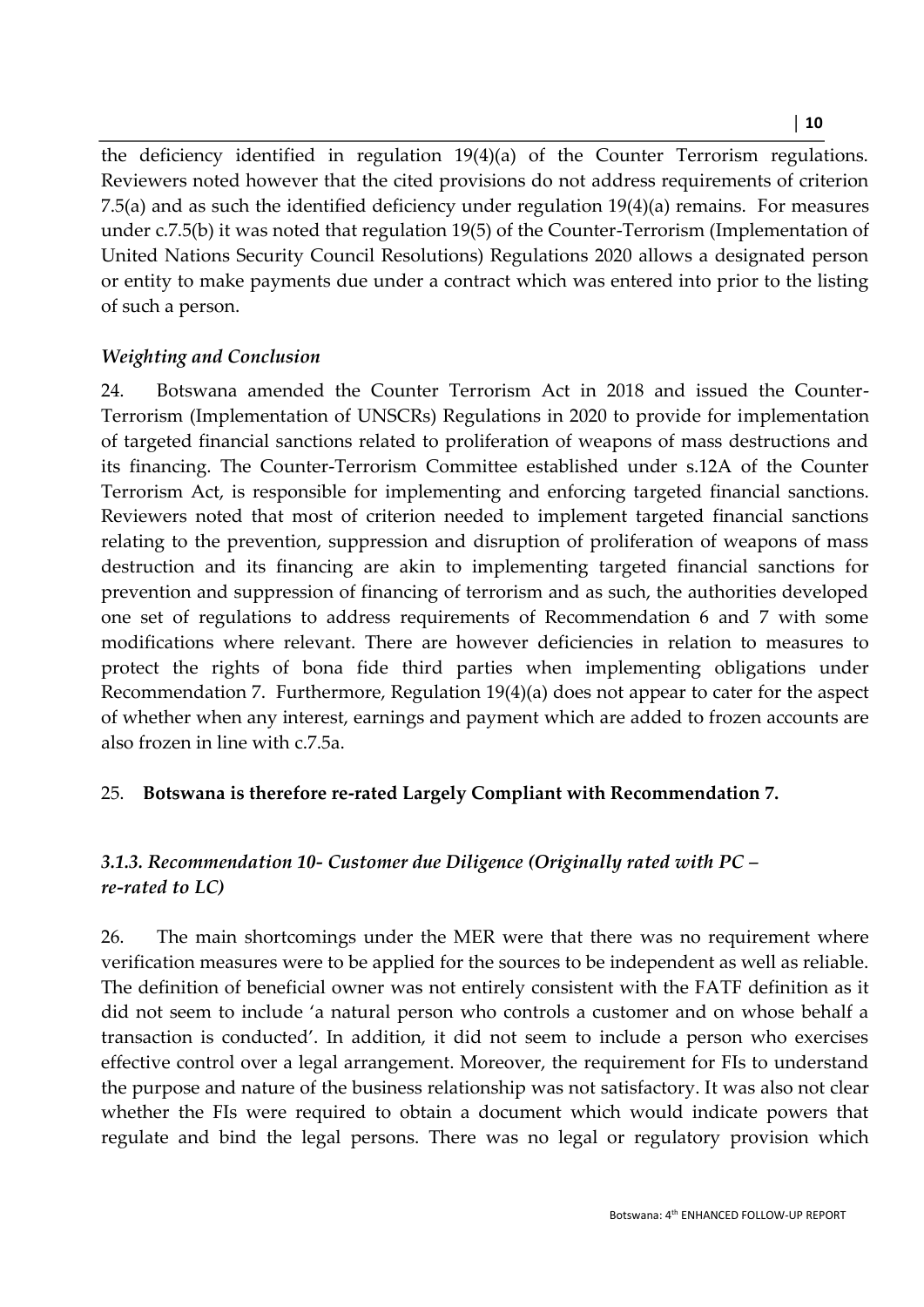required FIs to identify a natural person who exercises control over a legal person or legal arrangement through other means, in situations where the FIs have doubts whether the natural person with controlling ownership interest is the beneficial owner. There was no specific legal or regulatory provision which required FIs to verify the identity through the identity of the settlor, trustees, protector beneficiaries and any other person exercising ultimate effective control. There was no legal or regulatory provision requiring FIs to conduct the remediation process on the basis of materiality and risk. In situations where a FI forms a suspicion of ML or TF, the legal and regulatory framework did not specify whether the FI would stop the CDD process and rather file an STR if continuing with the CDD process would tip off the customer.

27. Botswana amended its Financial Intelligence Act to address the above deficiencies. It is noted that Financial Institutions are now required to identify and verify their customers in terms of section 16 of the Financial Intelligence Act, 2019 consistent with the requirements of c.10.3. Moreover, the beneficial owner has been redefined under section 2 of the FI Act 2019 consistent with the definition in the FATF glossary. The definition includes a person who exercises control of a legal person or arrangement through other means. Furthermore, section 16(1) (b) of the Financial Intelligence Act, 2019 requires reporting entities to identify a beneficial owner. The definition of beneficial owner includes settlor, trustee or any person exercising ultimate effective control (s.2 of FIA).

28. Furthermore, it was noted that section 16(1)(c) of the Financial Intelligence Act, 2019 requires reporting entities to collect information to enable an understanding of the anticipated purpose and intended nature of the business relationship or transaction.

29. During its last FUR it was noted that the outstanding deficiency under 10.9 was whether the FIs were also required to obtain a document which indicated powers that regulate and bind the legal persons. In relation to partnerships, reporting entities are required to submit a founding statement or Partnership Agreement. As for companies, the Companies Act does not require submission of memorandum and articles of association to the Company Registry (or the equivalent documents) which contains powers of the company. Hence, reporting entities are not required to obtain a document which contains powers of legal persons. In addition, there is no requirement for submission of trust deed/ instrument where a customer is a legal arrangement. [see section16(6)(c) of the Financial Intelligence Act, 2019]. It noted further that the legal framework does not include identification of beneficial ownership through other means [c.10.10(b)].

30. Reviewers noted that under section 16(5) of the Financial Intelligence Act, 2019 reporting entities are obliged to apply CDD requirements to existing customers on the basis of materiality and risk. They are also required to consider whether and when a customer due diligence measures previously applied were adequate.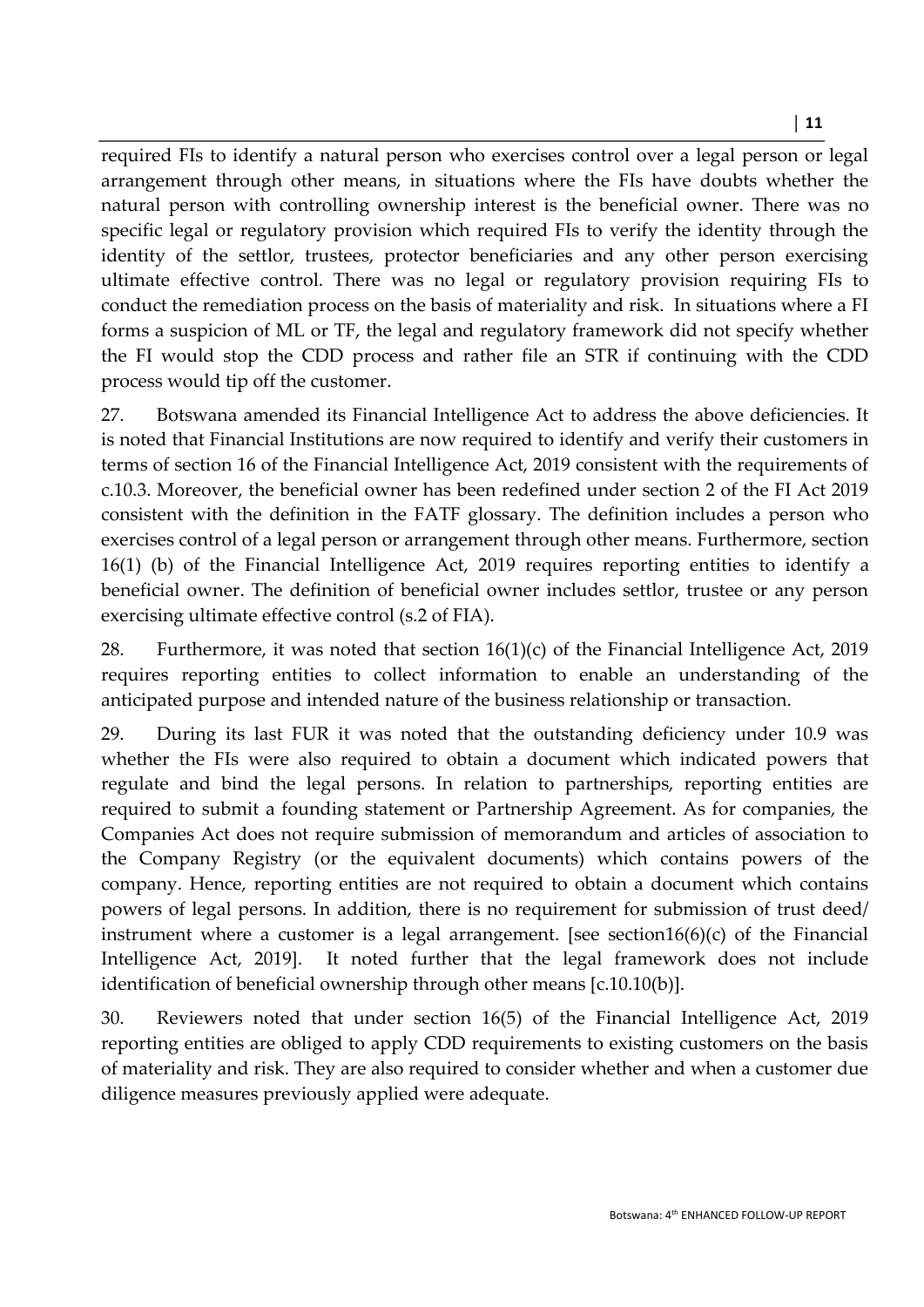**│ 12**

31. It was further noted that section 17(1)(a) of FI Act 2019 enables specified party and accountable institution to perform enhanced due diligence where the risk of financial crime is high, that is, where risk of ML/TF is high. Whereas, section 16(10)(b) of FI Act, 2019 permits reporting entities not to proceed with the CDD process wherever they form a reasonable suspicion that continuing the customer due diligence process will tip off the customer. In that case, the reporting entity is required to report a suspicious transaction.

#### W*eighting and Conclusion*

32. Botswana has amended the Financial Intelligence Act 2009 to address outstanding deficiencies of Recommendation 10 through the Financial Intelligence Act, 2019. The provisions of the new Act enable FIs and DNFBPs in Botswana to identify and verify customers; improve the definition of beneficial owner in accordance with the FATF definition; introduce the requirement for accountable institution to obtain information on the purpose and nature of the business relationship; introduce the manner of establishing the identity and verification of legal persons and arrangements, as well as of the beneficial owner of the legal person or arrangement; introduce application of CDD requirements to existing customers on the basis of materiality and risk, as well as, applying enhanced CDD measures where the ML/TF risks are higher; and finally permit FIs and DNFBPs to go the route of filing an STR where performing the CDD process would tip-off the customer. However, there is no requirement for reporting entities to obtain documents which contain powers that regulate and bind the legal person or legal arrangement as part of the process of verifying the identity of legal persons or arrangements.

33. Botswana is therefore re-rated **Largely Compliant with Recommendation 10.** 

## *3.1.4. Recommendation 2- National Co-Operation and Co-Ordination (Originally rated with PC – PC rating retained)*

34. The main shortcomings under the MER were that Botswana had not yet come up with AML/CFT policies informed by identified risks. There were no mechanisms in place which would enable policy makers and competent authorities to cooperate, coordinate and exchange information domestically concerning development and implementation of policies and activities similar to those described under c2.3. Botswana had not introduced measures to enable cooperation and coordination between relevant authorities to ensure the compatibility of AML/CFT requirements with Data Protection and Privacy rules and other similar provisions.

35. Botswana has since addressed some of the above deficiencies. It has been noted that Botswana has developed AML/CFT strategy to mitigate risks identified in its NRA.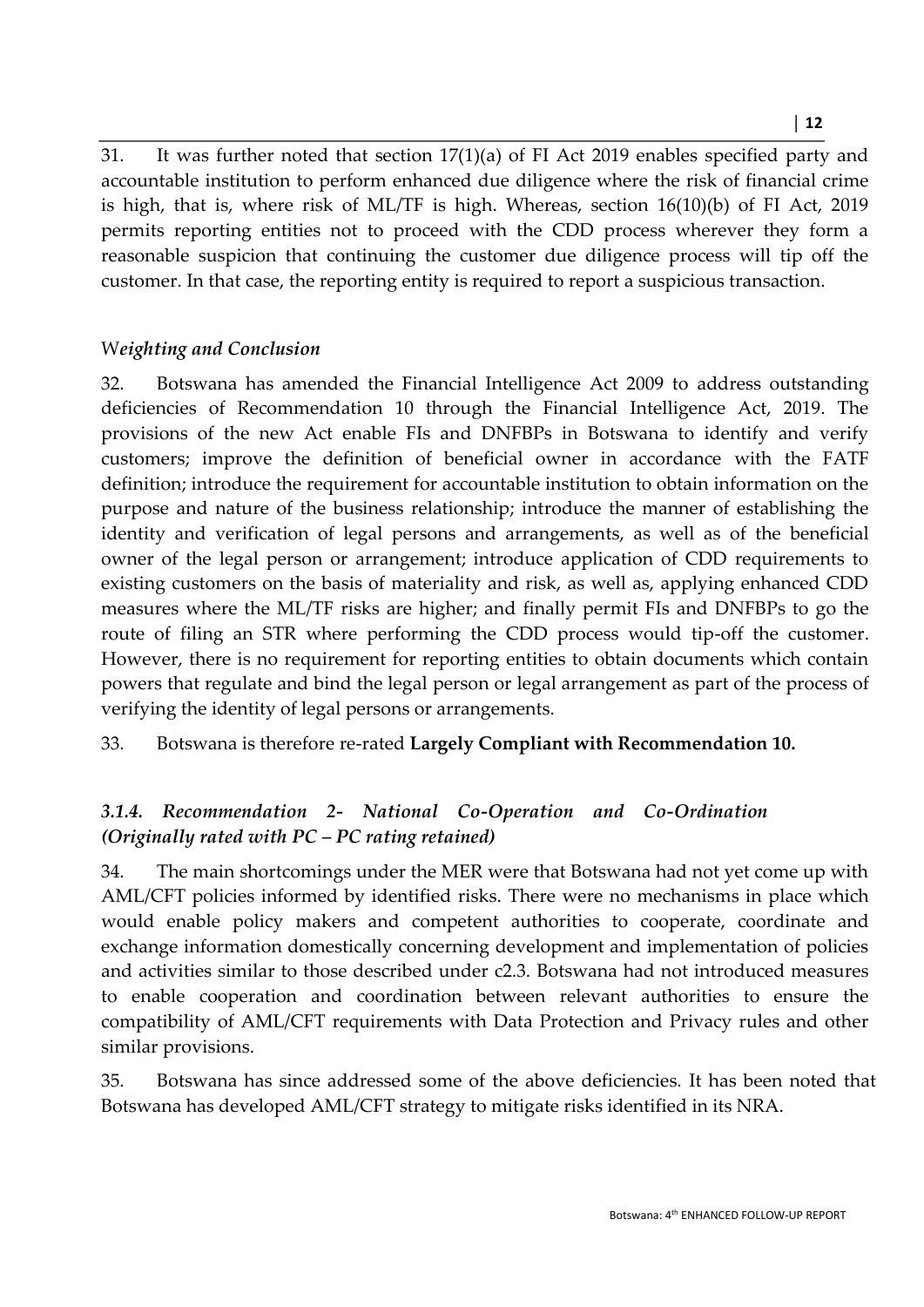36. Furthermore, it is noted that the NCCFI is established under the FI Act with the mandate of promoting coordination between the FIA, investigatory authorities, supervisory authorities and other institutions with a view to improving the effectiveness of policies and measures to combat financial offences and the authorities have explained that the platforms established to address AML/CFT initiatives at policy level are the same platforms set up to address counter proliferation finance measures at both policy and operational level.

37. It was noted that Botswana has enacted the Data Protection Act 2018 to address the requirements of c.2.5, but authorities have not demonstrated whether there is co-operation and, where appropriate, co-ordination, whether formal or informal, between the relevant authorities when implementing the provisions of the Data Protection Act in order to ensure its compatibility with the AML/CFT initiatives in Botswana.

## W*eighting and Conclusion*

38. Botswana has developed the AML/CFT Strategy, which sets out actions to mitigate the higher risk areas identified by the NRA Furthermore, in addressing requirements of c.2.4 authorities have explained that the platforms established to address AML/CFT initiatives at policy level are the same platforms set up to address counter proliferation finance measures at both policy and operational level. While Botswana has enacted the Data Protection Act 2018 to address the requirements of c.2.5, authorities have not demonstrated whether there is cooperation and, where appropriate, co-ordination, whether formal or informal, between the relevant authorities when implementing the provisions of the Data Protection Act in order to ensure its compatibility with the AML/CFT initiatives in Botswana.

39. Based on these shortcomings **PC rating for Recommendation 2 is retained**.

## *3.1.4. Recommendation 15-New Technologies (Originally rated with PC – PC rating retained)*

40. The main shortcomings under the MER/FUR were that FIs were generally not required to have internal policies and procedures to assess ML/TF risks for new procedures and new business practices that were being adopted. In addition, there was no indication that authorities had mechanisms in place to facilitate evaluation of FIs' risk assessments, policies and procedures in relation to new products and new business practices. FIs were not required to take appropriate measures to manage and mitigate the ML/TF risks associated with new products, new technologies and new business practices. Botswana had also not yet introduced measures that address virtual assets and virtual asset service providers.

41. Botswana addressed some of the above deficiencies by amending the Financial Intelligence Act to require FIs and DNFBPs to conduct ML/TF risk assessment in relation to the development of new products and new business practices including delivery mechanisms [section 11 of FI Act 2019]. However, authorities have not demonstrated whether Botswana as a country and financial institutions operating in Botswana have identified and assessed the ML/TF risks that may arise in relation to the development of new products and new business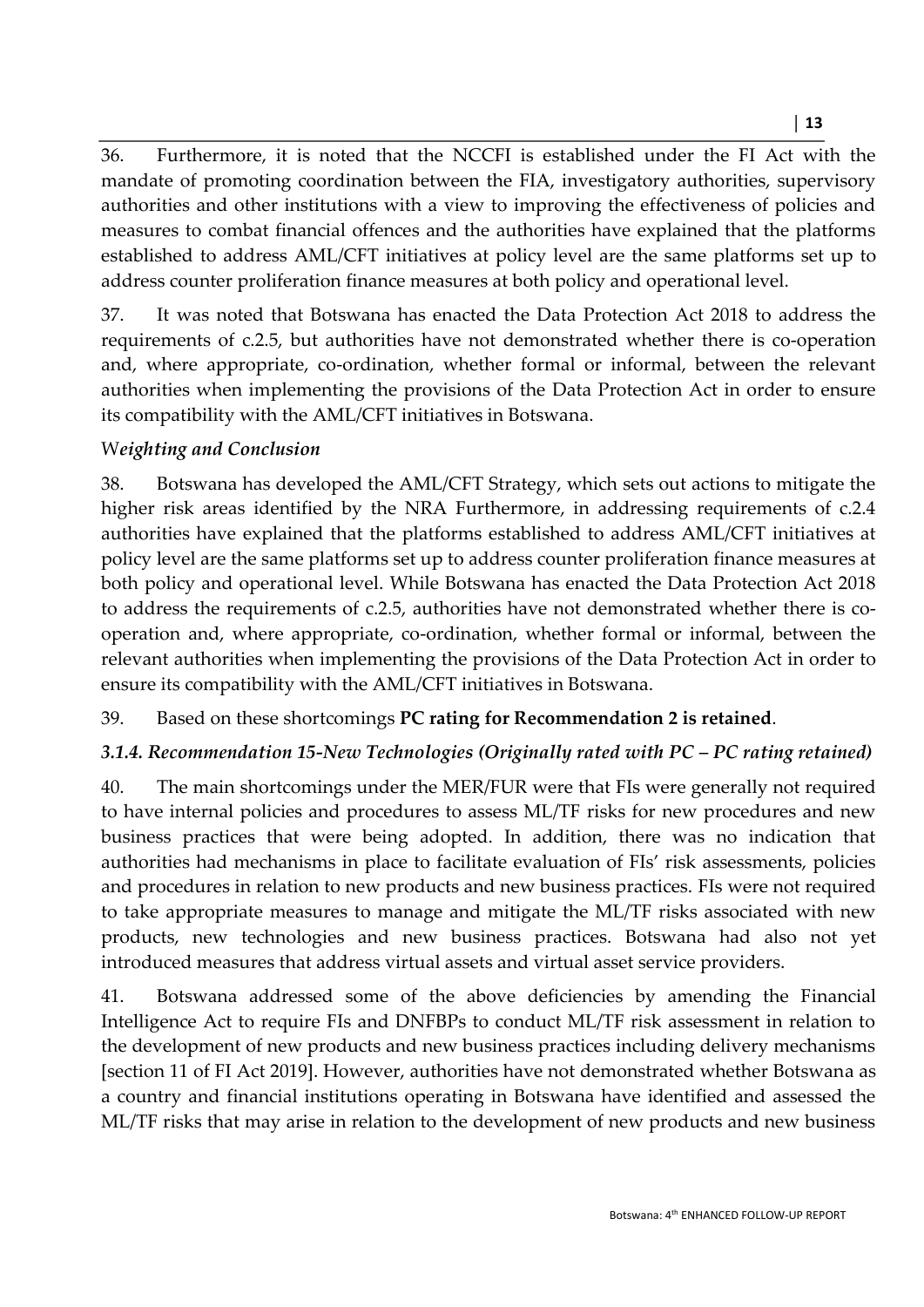practices, including new delivery mechanisms, and the use of new or developing technologies for both new and pre-existing products.

42. It was also noted that FIs and DNFBPs are required to conduct risk assessment prior to the launch or use of products, practices and new technologies and to take appropriate measures to manage and mitigate the identified risks in line with the requirements of 15.2(b) [section  $11(a)(c)$ ].

43. Recommendation 15 has been significantly amended after the publication of Botswana MER 2018 and its FUR 2019 and new requirements have been introduced relating to virtual assets (VAs) and virtual asset services providers (VASPs). However, Botswana has not yet put in place mechanism or measures to address VAs and VASPs in line with the requirements of c.15.3-15.11. In particular, Botswana has not identified and assessed the money laundering and terrorist financing risks emerging from virtual asset activities and the activities or operations of VASPs. Furthermore, Botswana does not have a requirement for licensing or registration of legal or natural persons that may operate in the country as VASPs. It could also not be established whether Botswana has yet taken action to identify natural or legal persons that carry out VASP activities in the country. Since the VASPs are not catered in Botswana it follows that they may not be subject to adequate regulation and risk-based supervision or monitoring by a competent authority, including systems for ensuring their compliance with national AML/CFT requirements. The requirements on establishing guidelines, and providing feedback to assist VASPs in applying national measures to combat money laundering and terrorist financing, and, in particular, in detecting and reporting suspicious transactions are not applicable. In addition, VASPs that fail to comply with AML/CFT requirements are not subject to a range of proportionate and dissuasive sanctions, whether criminal, civil or administrative. Moreover, VASPs operating in Botswana are not subject to requirements of recommendation 10 and well as requirement to implement targeted financial sanctions in R 6 and R. 7. Pursuant to powers of LEAs as noted under R. 31 Botswana may be able to rapidly provide the widest possible range of international cooperation in relation to money laundering, predicate offences, and terrorist financing relating to virtual assets, on the basis set out in Recommendations 37 to 39. This may not be the case however in respect of R.40 as there is no legal basis for the FIU or supervisors to exchanging information regarding VASPs.

#### W*eighting and Conclusion*

44. Botswana has amended its FI Act to require FIs and DNFBPs to conduct ML/TF risk assessment in relation to the development of new products and new business practices including delivery mechanisms as well as to take to take appropriate measures to manage and mitigate the identified risks.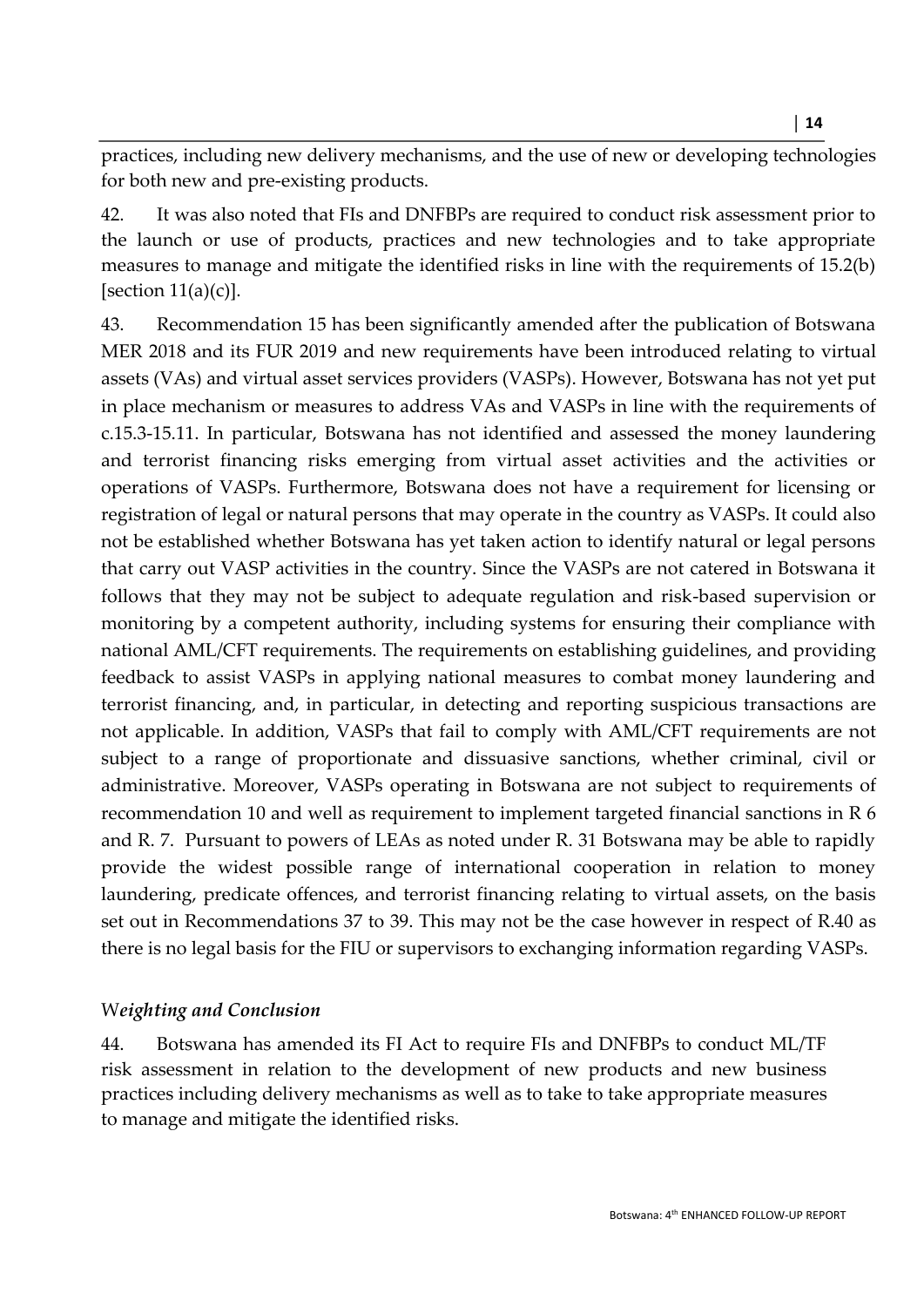45. It is noted however that since the amendments to Recommendation 15 were made to introduce virtual assets and virtual assets service providers Botswana has not put in place necessary measures to address requirements of c.15.3 to 15.11.

46**.** Based on the above identified deficiencies **PC rating for Recommendation 15 is retained.** 

## **IV. CONCLUSION**

47. Overall, Botswana has made progress in addressing deficiencies in technical compliance identified in its FUR to justify re-rating of R. 6, 7 and 10 ( all rated PC in the 1 st FUR) to Largely Compliant.

48. Although Botswana has put in place legal framework to address the new requirements of this Recommendation 2, there was no sufficient progress to justify a rerating.

49. Recommendation 15 has not been re-rated as Botswana has not provided information addressing the new requirements of R.15 as set out in c.15.3 to c.15.11.

50. Considering progress made by Botswana since the adoption of its MER, its technical compliance with the FATF Recommendations has been revised as shown in Table 4.1 below.

51. Botswana will remain in enhanced follow-up and will continue to inform the ESAAMLG of the progress made in improving the implementation of its AML/CFT measures.

| <b>Recommendations and Corresponding Ratings</b> |                |             |                         |              |              |                |              |           |           |           |           |              |           |
|--------------------------------------------------|----------------|-------------|-------------------------|--------------|--------------|----------------|--------------|-----------|-----------|-----------|-----------|--------------|-----------|
| $\mathbf{1}$                                     | $\overline{2}$ | 3           | $\overline{\mathbf{4}}$ | 5            | 6            | $\overline{7}$ | 8            | 9         | 10        | 11        | 12        | 13           | 14        |
| LC                                               | PC             | $\mathbf C$ | LC                      | $\mathsf{C}$ | (PC)         | (PC)           | NC           | PC        | PC        | LC        | LC        | <b>PC</b>    | <b>NC</b> |
|                                                  |                |             |                         |              | LC           | LC             |              |           | LC        |           |           |              |           |
| 15                                               | 16             | 17          | 18                      | 19           | 20           | 21             | 22           | 23        | 24        | 25        | 26        | 27           | 28        |
| <b>PC</b>                                        | <b>PC</b>      | N/A         | <b>PC</b>               | <b>NC</b>    | $\mathsf{C}$ | LC             | NC           | <b>LC</b> | <b>PC</b> | <b>PC</b> | <b>PC</b> | $\mathbb{C}$ | <b>PC</b> |
| 29                                               | 30             | 31          | 32                      | 33           | 34           | 35             | 36           | 37        | 38        | 39        | 40        |              |           |
| LC                                               | LC             | <b>LC</b>   | LC                      | <b>PC</b>    | PC           | <b>PC</b>      | $\mathsf{C}$ | LC        | C         | LC        | LC        |              |           |

**Table 4.1. Technical compliance ratings, December, 2020** 

*Note:* Four technical compliance ratings are available: compliant (C), largely compliant (LC), partially compliant (PC), and non-compliant (NC).